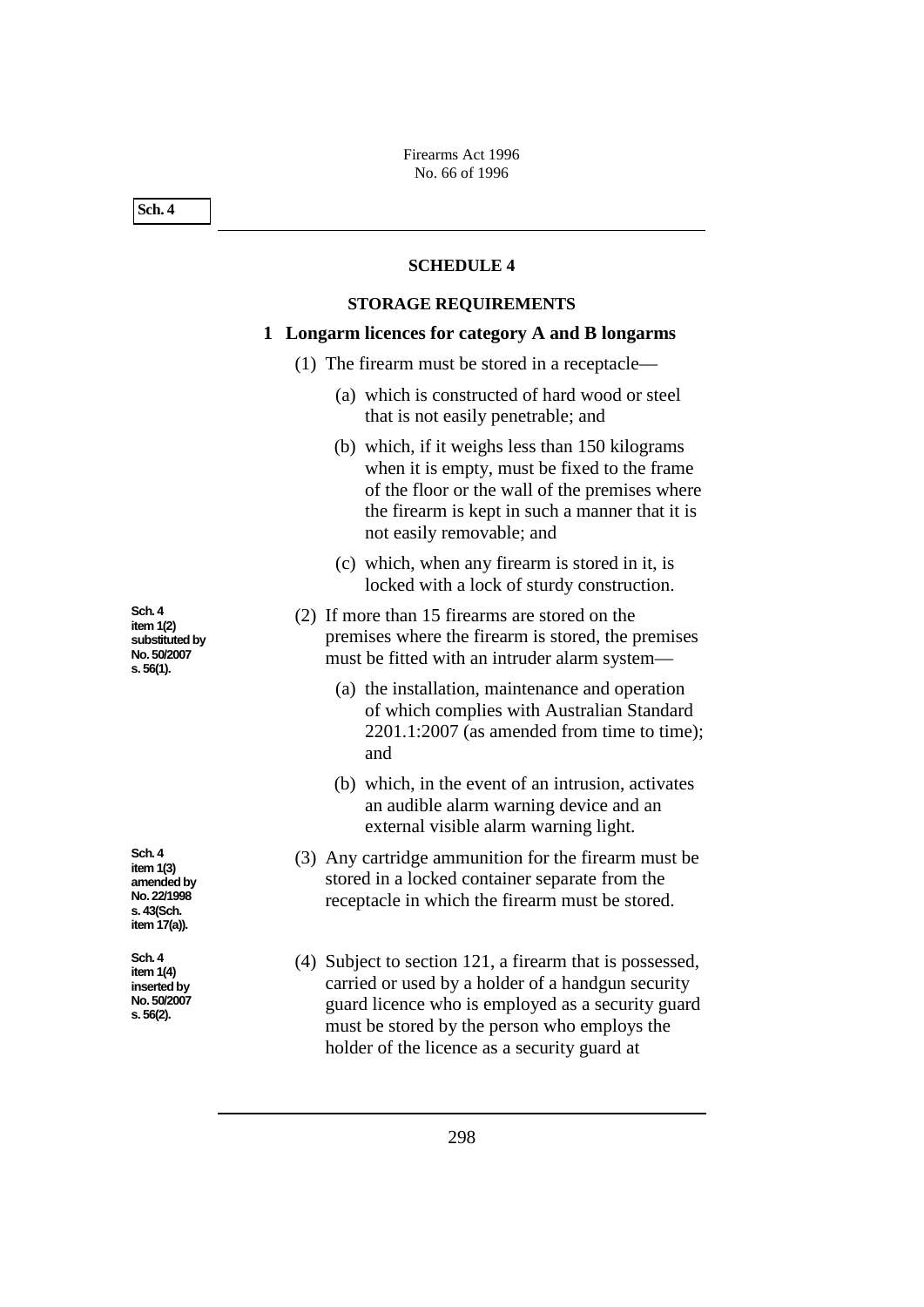

premises belonging to, or occupied by, the employer.

- **2 Longarm licences for category C or category D longarms and handgun licences for general category handguns**
	- (1) The firearm must be stored in a steel safe—
		- (a) which is of a thickness that is not easily penetrable; and
		- (b) which, if it weighs less than 150 kilograms when it is empty, must be bolted to the structure of the premises where the firearm is authorised to be kept; and
		- (c) which, when any firearm is stored in it, is locked.
	- (2) If more than 15 firearms are stored on the premises where the firearm is stored, the premises must be fitted with an intruder alarm system—
		- (a) the installation, maintenance and operation of which complies with Australian Standard 2201.1:2007 (as amended from time to time); and
		- (b) which, in the event of an intrusion, activates an audible alarm warning device and an external visible alarm warning light.
	- (2A) The key to the container in which the firearm is stored must—
		- (a) be carried by the holder of the licence; or
		- (b) be kept securely in a separate room from the container—

when the container is not being accessed.

**Sch. 4 item 2 (Heading)**   $\overline{\phantom{a}}$  inserted by **No. 28/2003 s. 75(1).**

**Sch. 4 item 2(1)(b) amended by No. 22/1998 s. 42(a).**

**Sch. 4 item 2(2) substituted by No. 50/2007 s. 56(1).**

**Sch. 4 item 2(2A)**  inserted by **No. 28/2003 s. 75(2).**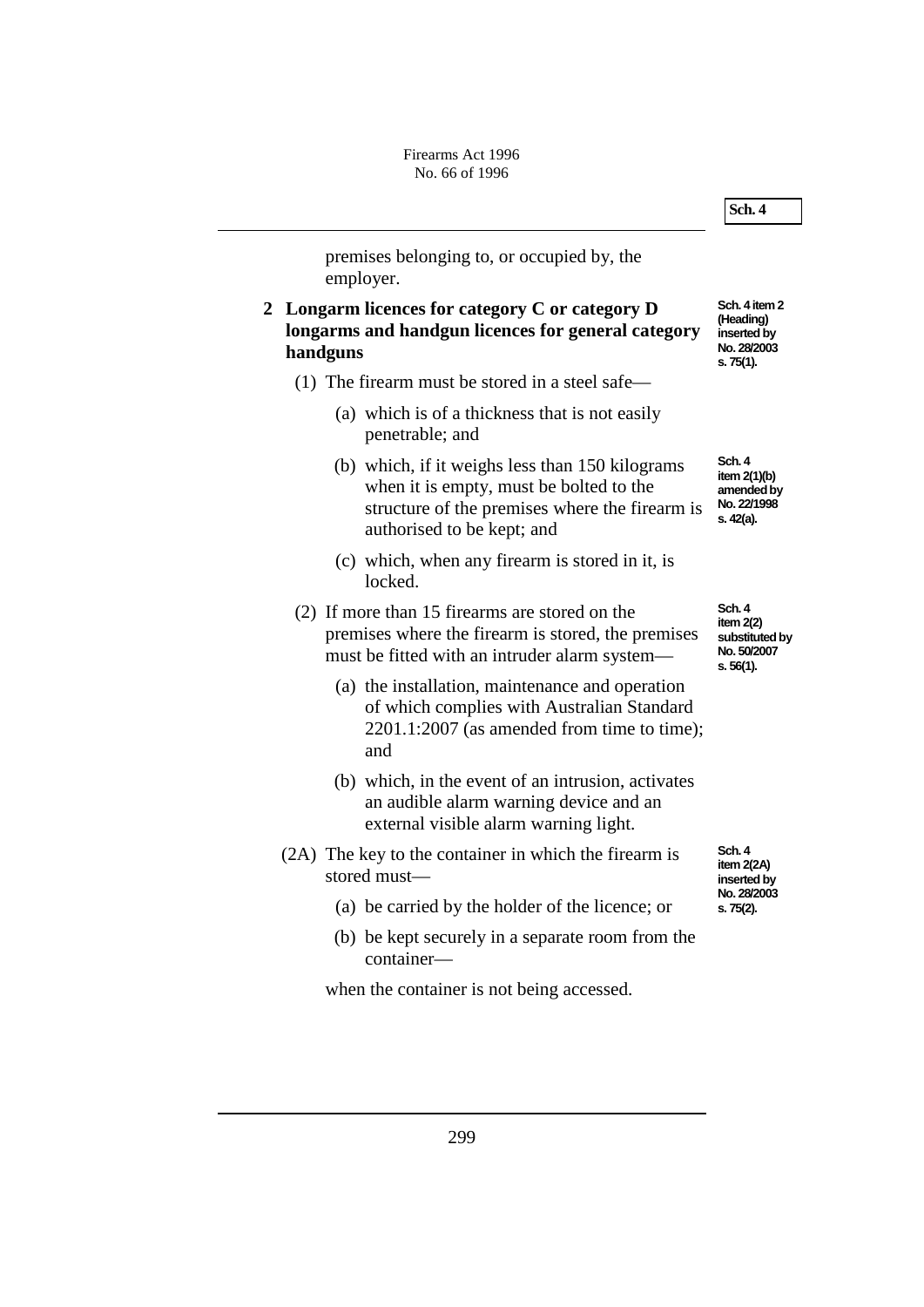Firearms Act 1996 No. 66 of 1996

#### **Sch. 4**

**Sch. 4 item 2(3) amended by No. 22/1998 s. 43(Sch. item 17(b)).**

**Sch. 4 item 2(4) inserted by No. 50/2007 s. 56(2).**

- (3) Any cartridge ammunition for the firearm must be stored in a locked container separate from the safe in which the firearm must be stored.
- (4) Subject to section 121, a firearm that is possessed, carried or used by a holder of a handgun security guard licence who is employed as a security guard must be stored by the person who employs the holder of the licence as a security guard at premises belonging to, or occupied by, the employer.

# **3 Firearms collectors licences**

- (1) The firearm must be stored—
	- (a) on premises or a part of premises which is a permanent building with secure locks on all openings; and
	- (b) in a room—
		- (i) the walls of which are solid enough to be a substantial physical barrier to entry; and
		- (ii) any window of which is covered by security bars; and
		- (iii) any door to which is—
			- (A) of a solid material, or is covered by steel sheet or reinforced by firmly fixed steel mesh; and
			- (B) fitted with a lock of the dead latch type or an extra hasp or barrel bolt and padlock which is of such a nature as to reduce the possibility of the door being sprung from the jamb; and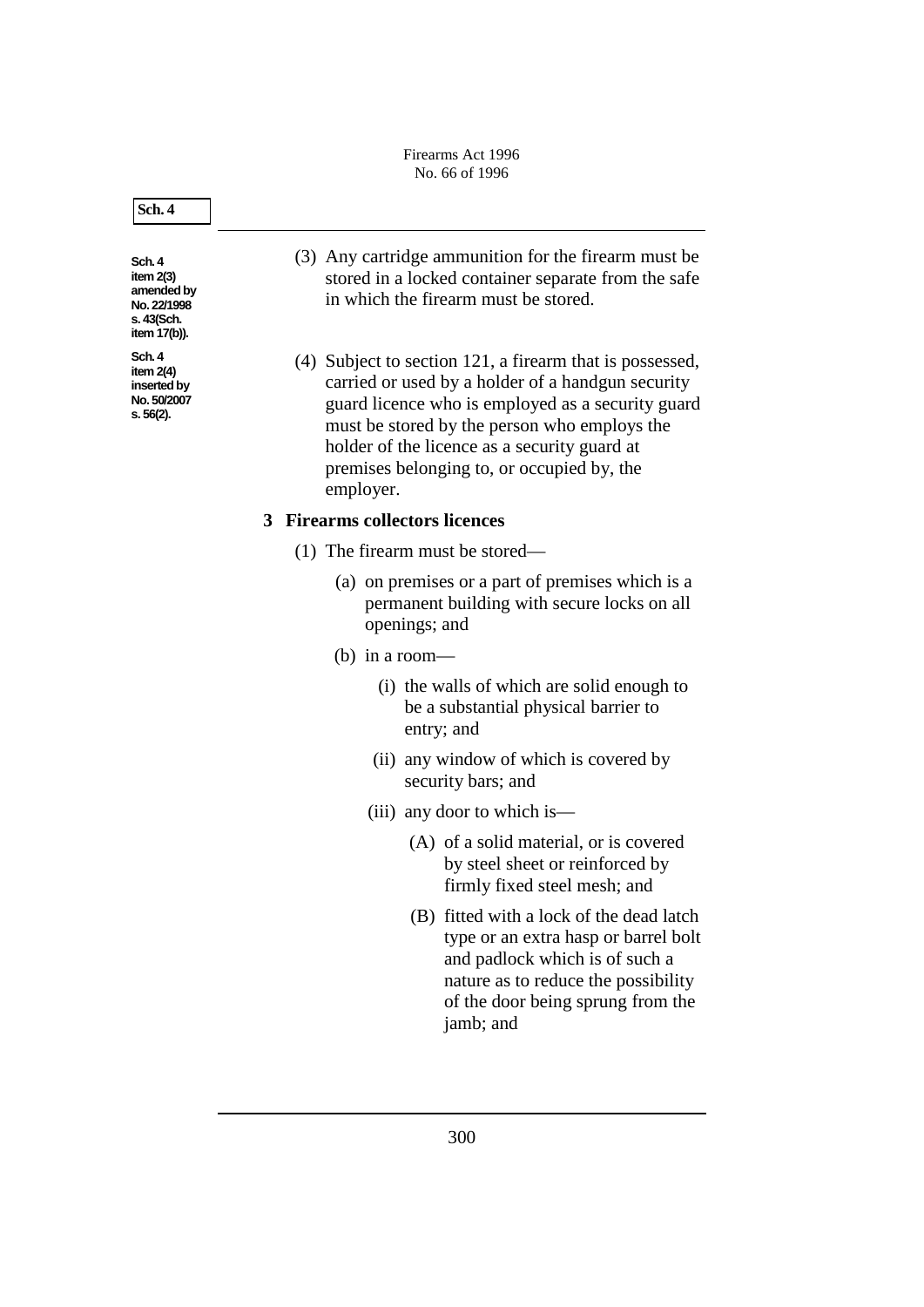- (C) hinged with concealed hinge pins or with hinge pins which are welded to prevent the pins being removed; and
- (c) in a container—
	- (i) which is made of steel or any other robust material; and
	- (ii) which must be firmly fixed to the wall or floor of the room; and
	- (iii) the doors of which are attached with concealed or welded hinges; and
	- (iv) which, when any firearm is stored in it, is locked with a lock which is so constructed as to prevent the doors of the container being easily sprung.

# $(2)$  If—

- (a) in the case of an antique handgun, more than 15 antique handguns are stored on the premises where the handgun is stored; or
- (b) in any other case, more than 5 firearms are stored on the premises where the firearm is stored—

the premises must be fitted with an intruder alarm system—

- (c) the installation, maintenance and operation of which complies with Australian Standard 2201.1:2007 (as amended from time to time); and
- (d) which, in the event of an intrusion, activates an audible alarm warning device and an external visible alarm warning light.

**Sch. 4 item 3(2)**  substituted by **Nos 28/2003 s. 75(3), 78/2005 s. 63, amended by No. 50/2007 s. 56(3).**

**Sch. 4 item 3(2)(d)**  amended by **No. 29/2011 s. 3(Sch. 1 item 38.3).**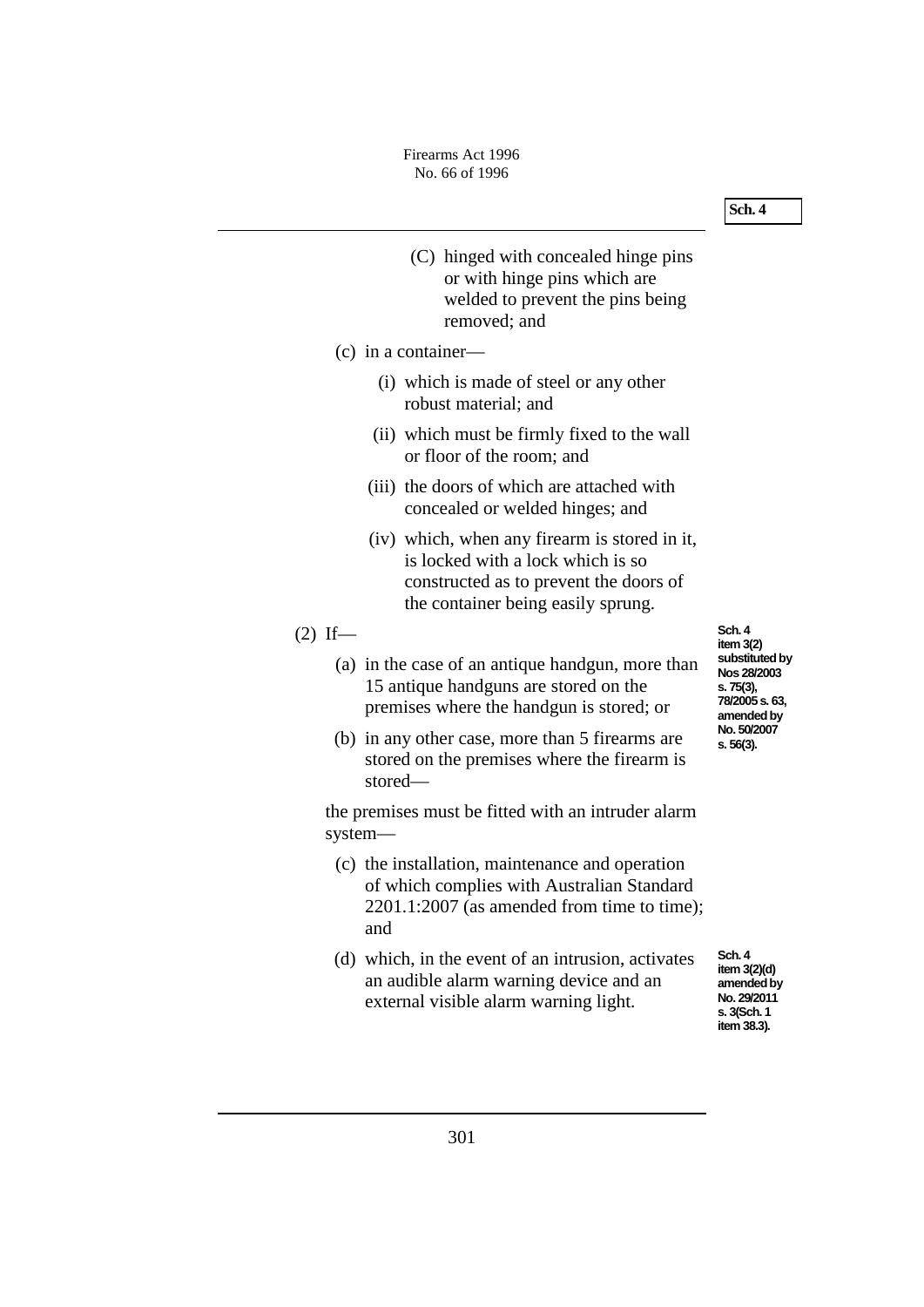## Firearms Act 1996 No. 66 of 1996

| Sch. 4                                                            |                                                                                                                                                                                                                                                         |
|-------------------------------------------------------------------|---------------------------------------------------------------------------------------------------------------------------------------------------------------------------------------------------------------------------------------------------------|
| Sch. 4<br>item $3(2A)$<br>inserted by<br>No. 28/2003<br>s. 75(4). | (2A) The key to the container in which the firearm is<br>stored must-                                                                                                                                                                                   |
|                                                                   | (a) be carried by the holder of the licence; or                                                                                                                                                                                                         |
|                                                                   | (b) be kept securely in a separate room from the<br>container-                                                                                                                                                                                          |
|                                                                   | when the container is not being accessed.                                                                                                                                                                                                               |
|                                                                   | (3) The firearm must not be removed from the<br>container except by the holder of the licence.                                                                                                                                                          |
|                                                                   | (4) Any bolt or firing pin which is required to be<br>stored separately from the firearm it is a part of,<br>must be stored in the same manner as is required<br>for the storage of a firearm under a longarm<br>licence for a category A or B longarm. |
| Sch. 4 item 3A<br>inserted by                                     | 3A Firearms collectors licences—section 122(1A)                                                                                                                                                                                                         |
| No. 22/1998<br>s. 42(b).                                          | The firearm must be stored in a receptacle—                                                                                                                                                                                                             |
|                                                                   | (a) which is constructed of hard wood or steel<br>that is not easily penetrable; and                                                                                                                                                                    |
|                                                                   | (b) which, if it weighs less than 150 kilograms<br>when it is empty, must be fixed to the frame<br>of the floor or the wall of the premises where<br>the firearm is kept in such a manner that it is<br>not easily removable; and                       |
|                                                                   | (c) which when any firearm is stored in it is<br>locked with a lock of sturdy construction.                                                                                                                                                             |
| Sch. 4 item 4<br>amended by                                       | <b>4 Firearms heirlooms licences</b>                                                                                                                                                                                                                    |
| No. 22/1998<br>s. 42(c)(i).                                       | (1) The firearm must be stored in a receptacle—                                                                                                                                                                                                         |
|                                                                   | (a) which is constructed of hard wood or steel<br>that is not easily penetrable; and                                                                                                                                                                    |
|                                                                   | (b) which, if it weighs less than 150 kilograms<br>when it is empty, must be fixed to the frame<br>of the floor or the wall of the premises where<br>the firearm is kept in such a manner that it is<br>not easily removable; and                       |